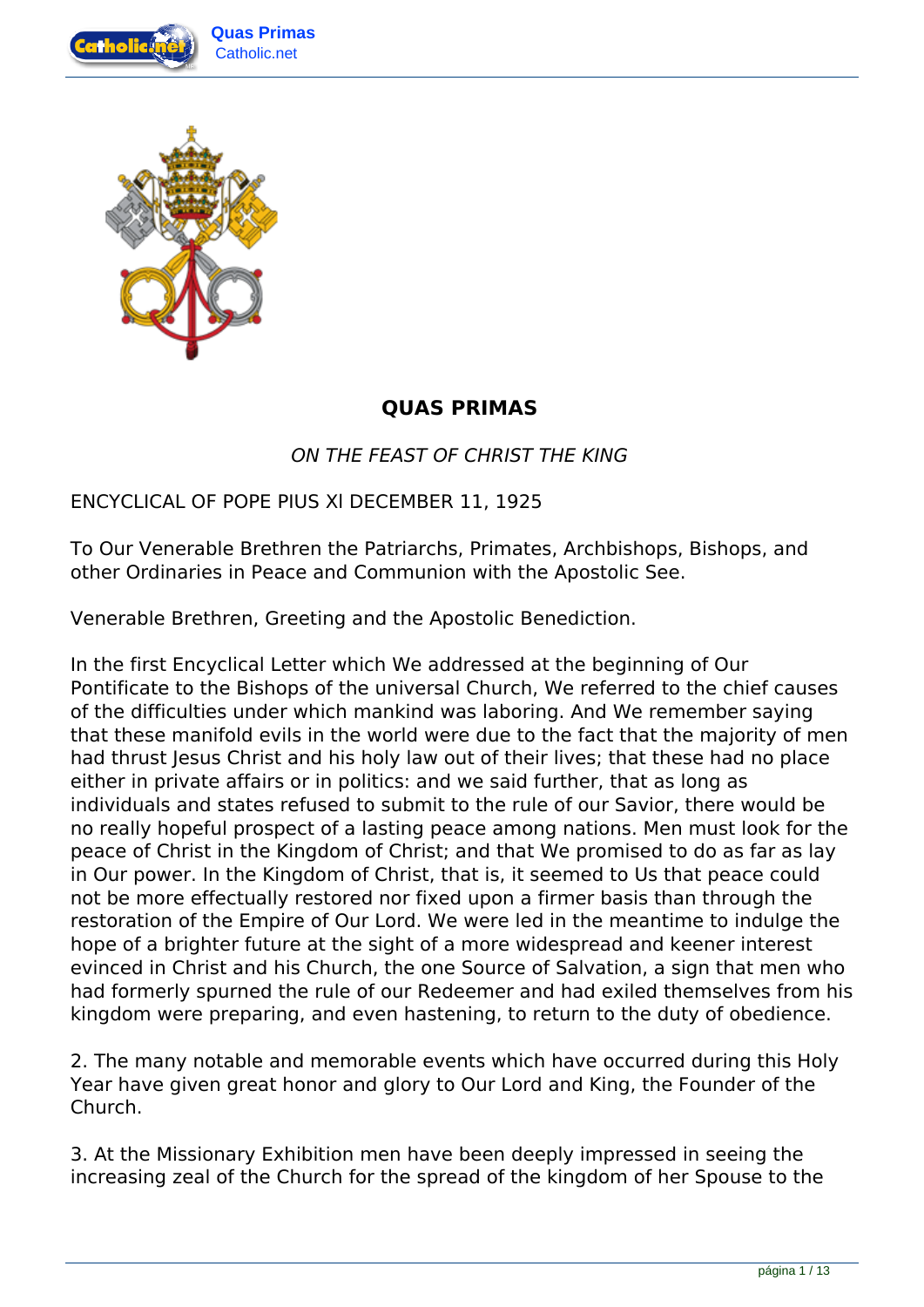

most far distant regions of the earth. They have seen how many countries have been won to the Catholic name through the unremitting labor and self-sacrifice of missionaries, and the vastness of the regions which have yet to be subjected to the sweet and saving yoke of our King. All those who in the course of the Holy Year have thronged to this city under the leadership of their Bishops or priests had but one aim -- namely, to expiate their sins -- and at the tombs of the Apostles and in Our Presence to promise loyalty to the rule of Christ.

4. A still further light of glory was shed upon his kingdom, when after due proof of their heroic virtue, We raised to the honors of the altar six confessors and virgins. It was a great joy, a great consolation, that filled Our heart when in the majestic basilica of St. Peter Our decree was acclaimed by an immense multitude with the hymn of thanksgiving, Tu Rex gloriae Christe. We saw men and nations cut off from God, stirring up strife and discord and hurrying along the road to ruin and death, while the Church of God carries on her work of providing food for the spiritual life of men, nurturing and fostering generation after generation of men and women dedicated to Christ, faithful and subject to him in his earthly kingdom, called by him to eternal bliss in the kingdom of heaven.

5. Moreover, since this jubilee Year marks the sixteenth centenary of the Council of Nicaea, We commanded that event to be celebrated, and We have done so in the Vatican basilica. There is a special reason for this in that the Nicene Synod defined and proposed for Catholic belief the dogma of the Consubstantiality of the Onlybegotten with the Father, and added to the Creed the words "of whose kingdom there shall be no end," thereby affirming the kingly dignity of Christ.

6. Since this Holy Year therefore has provided more than one opportunity to enhance the glory of the kingdom of Christ, we deem it in keeping with our Apostolic office to accede to the desire of many of the Cardinals, Bishops, and faithful, made known to Us both individually and collectively, by closing this Holy Year with the insertion into the Sacred Liturgy of a special feast of the Kingship of Our Lord Jesus Christ. This matter is so dear to Our heart, Venerable Brethren, that I would wish to address to you a few words concerning it. It will be for you later to explain in a manner suited to the understanding of the faithful what We are about to say concerning the Kingship of Christ, so that the annual feast which We shall decree may be attended with much fruit and produce beneficial results in the future.

7. It has long been a common custom to give to Christ the metaphorical title of "King," because of the high degree of perfection whereby he excels all creatures. So he is said to reign "in the hearts of men," both by reason of the keenness of his intellect and the extent of his knowledge, and also because he is very truth, and it is from him that truth must be obediently received by all mankind. He reigns, too, in the wills of men, for in him the human will was perfectly and entirely obedient to the Holy Will of God, and further by his grace and inspiration he so subjects our free-will as to incite us to the most noble endeavors. He is King of hearts, too, by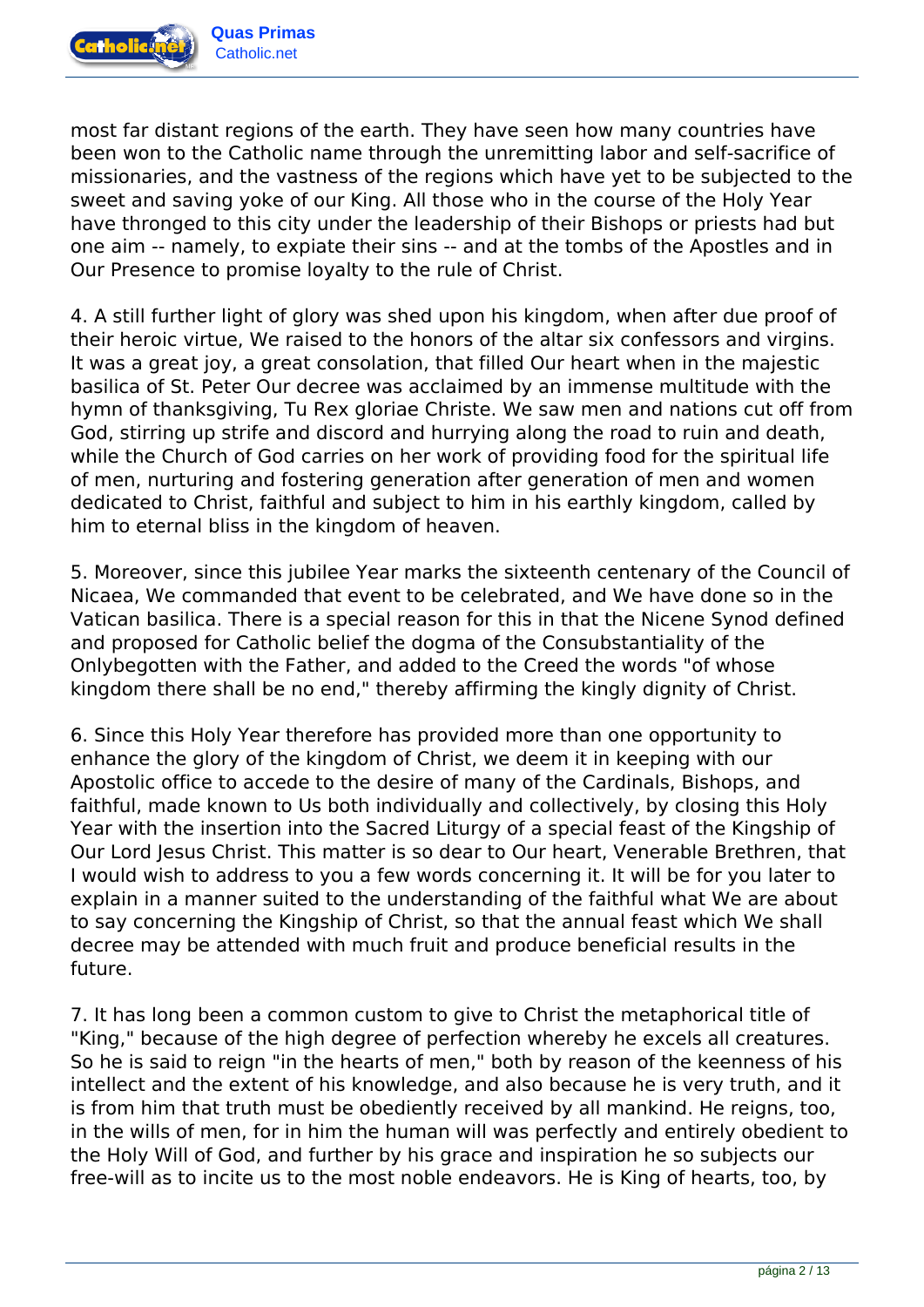

reason of his "charity which exceedeth all knowledge." And his mercy and kindness[1] which draw all men to him, for never has it been known, nor will it ever be, that man be loved so much and so universally as Jesus Christ. But if we ponder this matter more deeply, we cannot but see that the title and the power of King belongs to Christ as man in the strict and proper sense too. For it is only as man that he may be said to have received from the Father "power and glory and a kingdom,"[2] since the Word of God, as consubstantial with the Father, has all things in common with him, and therefore has necessarily supreme and absolute dominion over all things created.

8. Do we not read throughout the Scriptures that Christ is the King? He it is that shall come out of Jacob to rule,[3] who has been set by the Father as king over Sion, his holy mount, and shall have the Gentiles for his inheritance, and the utmost parts of the earth for his possession.[4] In the nuptial hymn, where the future King of Israel is hailed as a most rich and powerful monarch, we read: "Thy throne, O God, is for ever and ever; the scepter of thy kingdom is a scepter of righteousness."[5] There are many similar passages, but there is one in which Christ is even more clearly indicated. Here it is foretold that his kingdom will have no limits, and will be enriched with justice and peace: "in his days shall justice spring up, and abundance of peace...And he shall rule from sea to sea, and from the river unto the ends of the earth."[6]

9. The testimony of the Prophets is even more abundant. That of Isaias is well known: "For a child is born to us and a son is given to us, and the government is upon his shoulder, and his name shall be called Wonderful, Counselor, God the mighty, the Father of the world to come, the Prince of Peace. His empire shall be multiplied, and there shall be no end of peace. He shall sit upon the throne of David and upon his kingdom; to establish it and strengthen it with judgment and with justice, from henceforth and for ever."[7] With Isaias the other Prophets are in agreement. So Jeremias foretells the "just seed" that shall rest from the house of David -- the Son of David that shall reign as king, "and shall be wise, and shall execute judgment and justice in the earth."[8] So, too, Daniel, who announces the kingdom that the God of heaven shall found, "that shall never be destroyed, and shall stand for ever."[9] And again he says: "I beheld, therefore, in the vision of the night, and, lo! one like the son of man came with the clouds of heaven. And he came even to the Ancient of days: and they presented him before him. And he gave him power and glory and a kingdom: and all peoples, tribes, and tongues shall serve him. His power is an everlasting power that shall not be taken away, and his kingdom shall not be destroyed."[10] The prophecy of Zachary concerning the merciful King "riding upon an ass and upon a colt the foal of an ass" entering Jerusalem as "the just and savior," amid the acclamations of the multitude,[11] was recognized as fulfilled by the holy evangelists themselves.

10. This same doctrine of the Kingship of Christ which we have found in the Old Testament is even more clearly taught and confirmed in the New. The Archangel, announcing to the Virgin that she should bear a Son, says that "the Lord God shall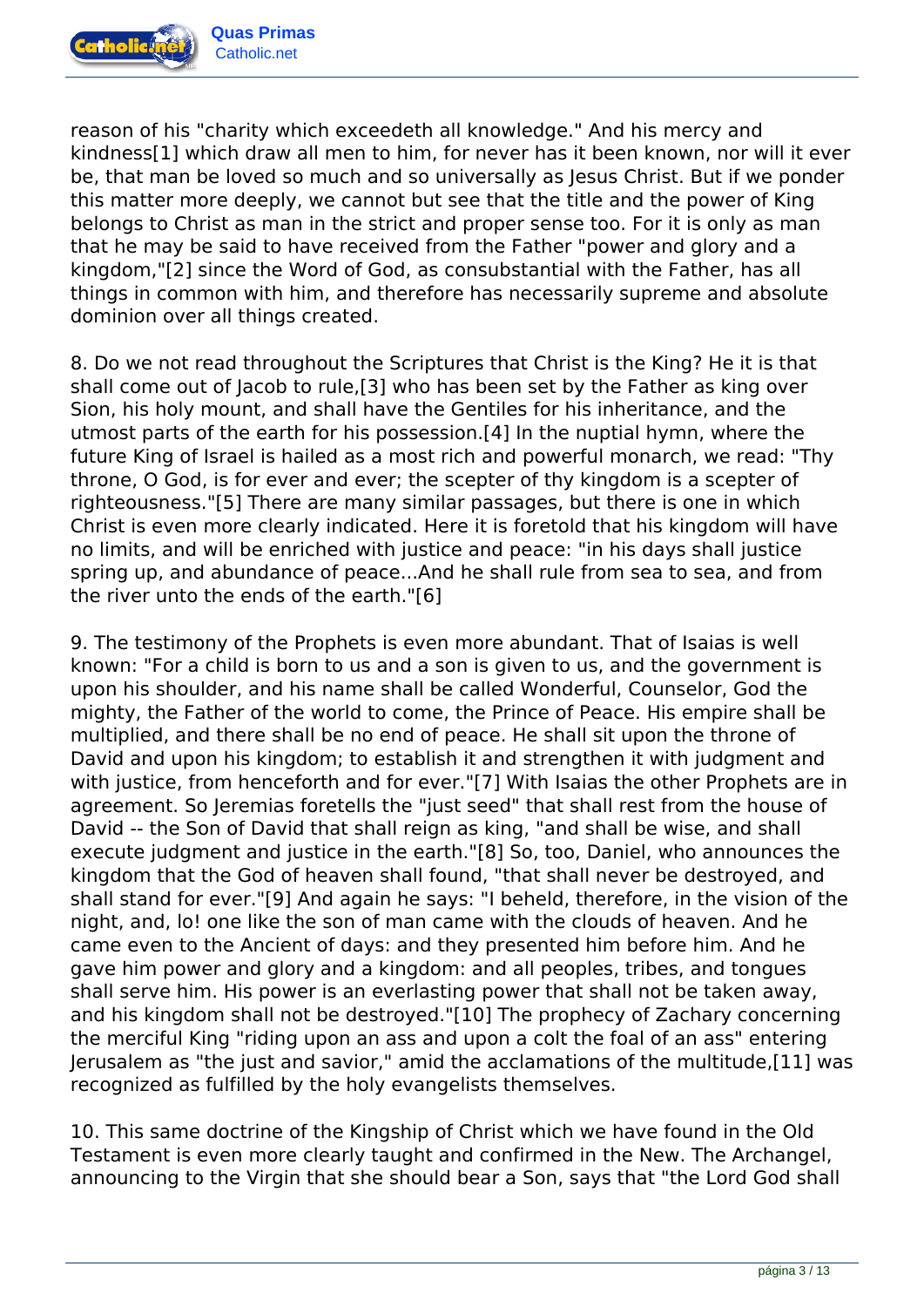

give unto him the throne of David his father, and he shall reign in the house of Jacob for ever; and of his kingdom there shall be no end."[12]

11. Moreover, Christ himself speaks of his own kingly authority: in his last discourse, speaking of the rewards and punishments that will be the eternal lot of the just and the damned; in his reply to the Roman magistrate, who asked him publicly whether he were a king or not; after his resurrection, when giving to his Apostles the mission of teaching and baptizing all nations, he took the opportunity to call himself king,[13] confirming the title publicly,[14] and solemnly proclaimed that all power was given him in heaven and on earth.[15] These words can only be taken to indicate the greatness of his power, the infinite extent of his kingdom. What wonder, then, that he whom St. John calls the "prince of the kings of the earth"[16] appears in the Apostle's vision of the future as he who "hath on his garment and on his thigh written 'King of kings and Lord of lords!'."[17] It is Christ whom the Father "hath appointed heir of all things";[18] "for he must reign until at the end of the world he hath put all his enemies under the feet of God and the Father."[19]

12. It was surely right, then, in view of the common teaching of the sacred books, that the Catholic Church, which is the kingdom of Christ on earth, destined to be spread among all men and all nations, should with every token of veneration salute her Author and Founder in her annual liturgy as King and Lord, and as King of Kings. And, in fact, she used these titles, giving expression with wonderful variety of language to one and the same concept, both in ancient psalmody and in the Sacramentaries. She uses them daily now in the prayers publicly offered to God, and in offering the Immaculate Victim. The perfect harmony of the Eastern liturgies with our own in this continual praise of Christ the King shows once more the truth of the axiom: *Legem credendi lex statuit supplicandi.* The rule of faith is indicated by the law of our worship.

13. The foundation of this power and dignity of Our Lord is rightly indicated by Cyril of Alexandria. "Christ," he says, "has dominion over all creatures, a dominion not seized by violence nor usurped, but his by essence and by nature."[20] His kingship is founded upon the ineffable hypostatic union. From this it follows not only that Christ is to be adored by angels and men, but that to him as man angels and men are subject, and must recognize his empire; by reason of the hypostatic union Christ has power over all creatures. But a thought that must give us even greater joy and consolation is this; that Christ is our King by acquired, as well as by natural right, for he is our Redeemer. Would that they who forget what they have cost their Savior might recall the words: "You were not redeemed with corruptible things, but with the precious blood of Christ, as of a lamb unspotted and undefiled."[21] We are no longer our own property, for Christ has purchased us "with a great price";[22] our very bodies are the "members of Christ."[23]

14. Let Us explain briefly the nature and meaning of this lordship of Christ. It consists, We need scarcely say, in a threefold power which is essential to lordship.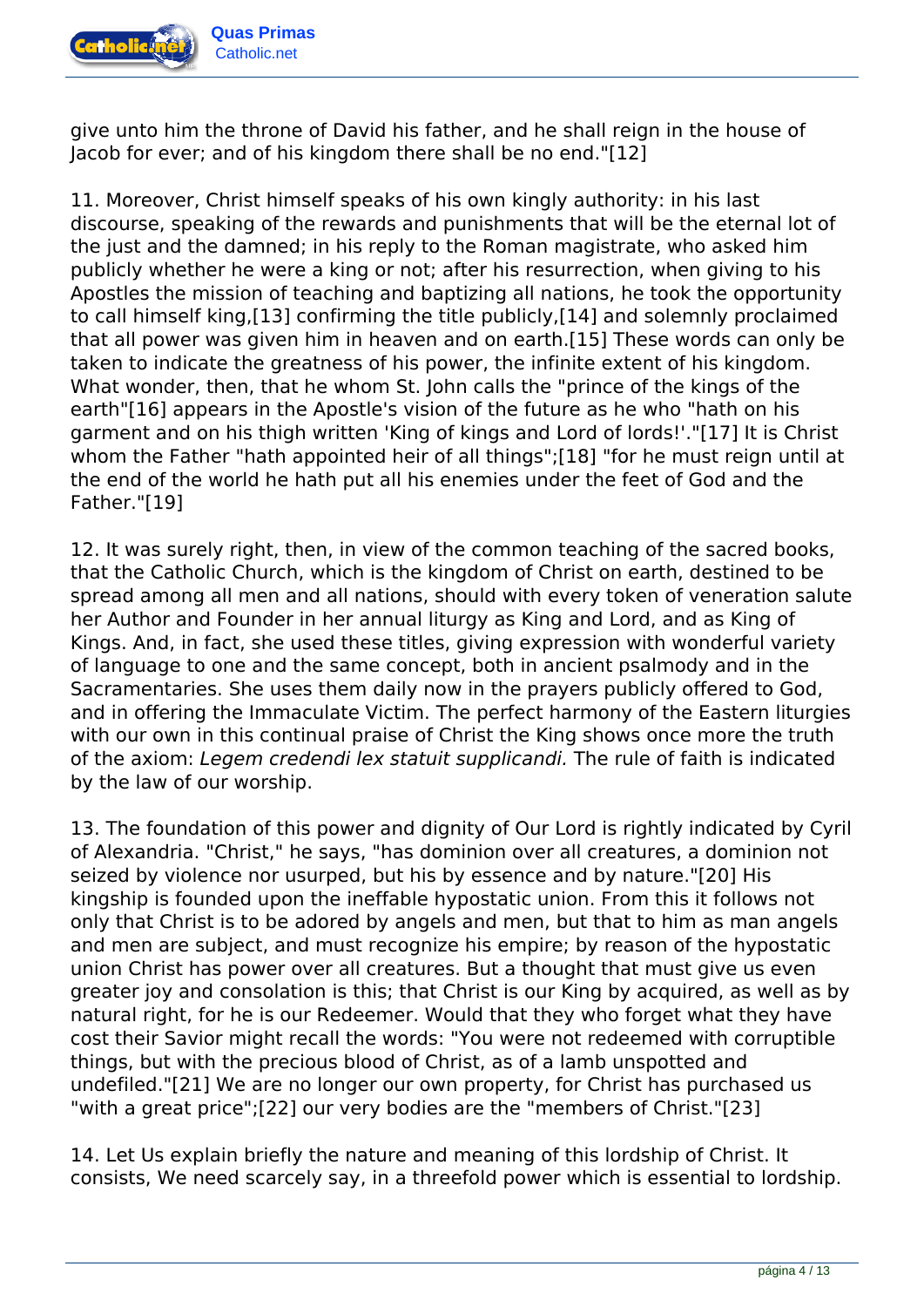

This is sufficiently clear from the scriptural testimony already adduced concerning the universal dominion of our Redeemer, and moreover it is a dogma of faith that Jesus Christ was given to man, not only as our Redeemer, but also as a law-giver, to whom obedience is due.[24] Not only do the gospels tell us that he made laws, but they present him to us in the act of making them. Those who keep them show their love for their Divine Master, and he promises that they shall remain in his love.[25] He claimed judicial power as received from his Father, when the Jews accused him of breaking the Sabbath by the miraculous cure of a sick man. "For neither doth the Father judge any man; but hath given all judgment to the Son."[26] In this power is included the right of rewarding and punishing all men living, for this right is inseparable from that of judging. Executive power, too, belongs to Christ, for all must obey his commands; none may escape them, nor the sanctions he has imposed.

15. This kingdom is spiritual and is concerned with spiritual things. That this is so the above quotations from Scripture amply prove, and Christ by his own action confirms it. On many occasions, when the Jews and even the Apostles wrongly supposed that the Messiah would restore the liberties and the kingdom of Israel, he repelled and denied such a suggestion. When the populace thronged around him in admiration and would have acclaimed him King, he shrank from the honor and sought safety in flight. Before the Roman magistrate he declared that his kingdom was not of this world. The gospels present this kingdom as one which men prepare to enter by penance, and cannot actually enter except by faith and by baptism, which, though an external rite, signifies and produces an interior regeneration. This kingdom is opposed to none other than to that of Satan and to the power of darkness. It demands of its subjects a spirit of detachment from riches and earthly things, and a spirit of gentleness. They must hunger and thirst after justice, and more than this, they must deny themselves and carry the cross.

16. Christ as our Redeemer purchased the Church at the price of his own blood; as priest he offered himself, and continues to offer himself as a victim for our sins. Is it not evident, then, that his kingly dignity partakes in a manner of both these offices?

17. It would be a grave error, on the other hand, to say that Christ has no authority whatever in civil affairs, since, by virtue of the absolute empire over all creatures committed to him by the Father, all things are in his power. Nevertheless, during his life on earth he refrained from the exercise of such authority, and although he himself disdained to possess or to care for earthly goods, he did not, nor does he today, interfere with those who possess them. Non eripit mortalia qui regna dat caelestia.[27]

18. Thus the empire of our Redeemer embraces all men. To use the words of Our immortal predecessor, Pope Leo XIII: "His empire includes not only Catholic nations, not only baptized persons who, though of right belonging to the Church, have been led astray by error, or have been cut off from her by schism, but also all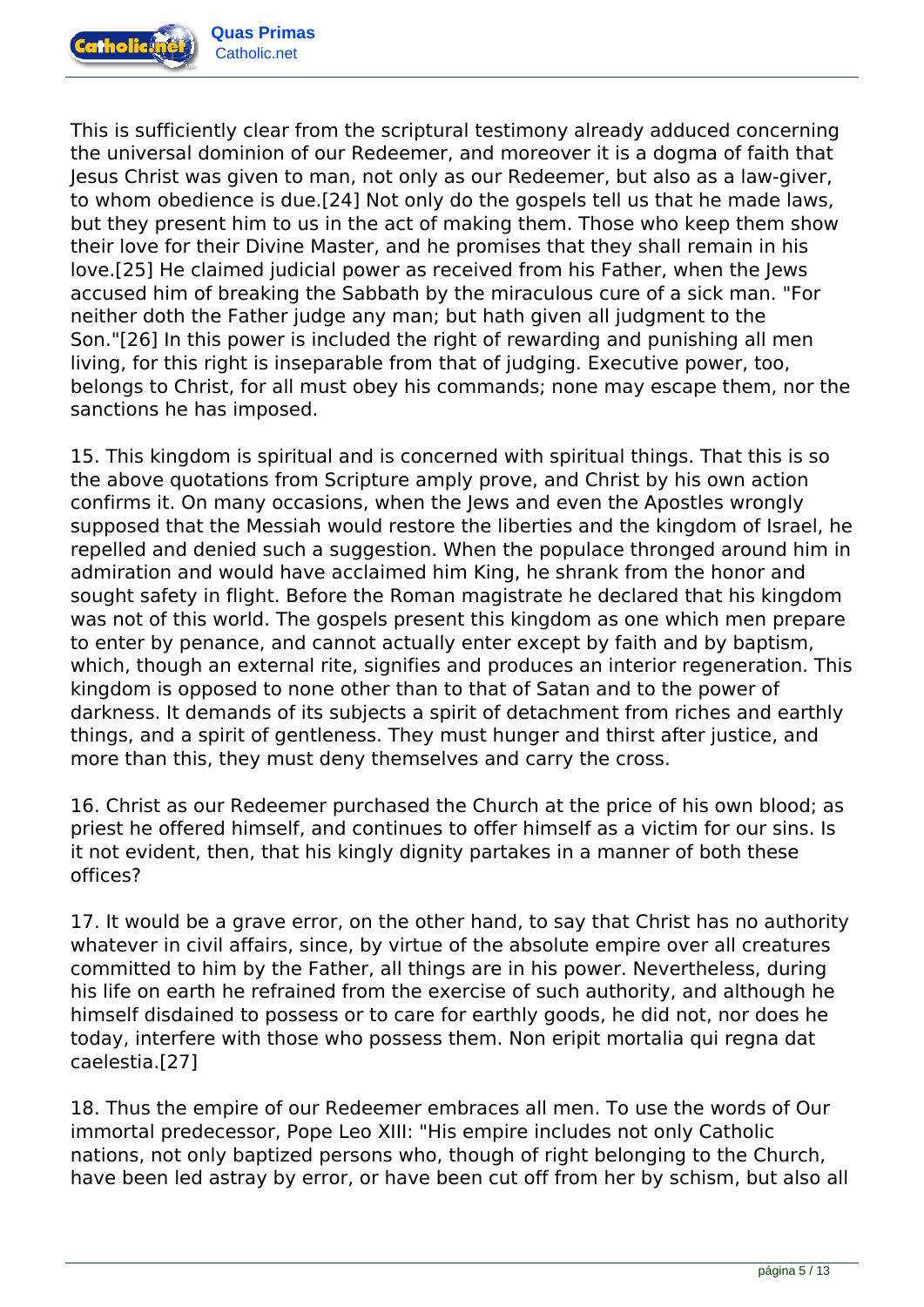

those who are outside the Christian faith; so that truly the whole of mankind is subject to the power of Jesus Christ."[28] Nor is there any difference in this matter between the individual and the family or the State; for all men, whether collectively or individually, are under the dominion of Christ. In him is the salvation of the individual, in him is the salvation of society. "Neither is there salvation in any other, for there is no other name under heaven given to men whereby we must be saved."[29] He is the author of happiness and true prosperity for every man and for every nation. "For a nation is happy when its citizens are happy. What else is a nation but a number of men living in concord?"[30] If, therefore, the rulers of nations wish to preserve their authority, to promote and increase the prosperity of their countries, they will not neglect the public duty of reverence and obedience to the rule of Christ. What We said at the beginning of Our Pontificate concerning the decline of public authority, and the lack of respect for the same, is equally true at the present day. "With God and Jesus Christ," we said, "excluded from political life, with authority derived not from God but from man, the very basis of that authority has been taken away, because the chief reason of the distinction between ruler and subject has been eliminated. The result is that human society is tottering to its fall, because it has no longer a secure and solid foundation."[31]

19. When once men recognize, both in private and in public life, that Christ is King, society will at last receive the great blessings of real liberty, well-ordered discipline, peace and harmony. Our Lord's regal office invests the human authority of princes and rulers with a religious significance; it ennobles the citizen's duty of obedience. It is for this reason that St. Paul, while bidding wives revere Christ in their husbands, and slaves respect Christ in their masters, warns them to give obedience to them not as men, but as the vicegerents of Christ; for it is not meet that men redeemed by Christ should serve their fellow-men. "You are bought with a price; be not made the bond-slaves of men."[32] If princes and magistrates duly elected are filled with the persuasion that they rule, not by their own right, but by the mandate and in the place of the Divine King, they will exercise their authority piously and wisely, and they will make laws and administer them, having in view the common good and also the human dignity of their subjects. The result will be a stable peace and tranquillity, for there will be no longer any cause of discontent. Men will see in their king or in their rulers men like themselves, perhaps unworthy or open to criticism, but they will not on that account refuse obedience if they see reflected in them the authority of Christ God and Man. Peace and harmony, too, will result; for with the spread and the universal extent of the kingdom of Christ men will become more and more conscious of the link that binds them together, and thus many conflicts will be either prevented entirely or at least their bitterness will be diminished.

20. If the kingdom of Christ, then, receives, as it should, all nations under its way, there seems no reason why we should despair of seeing that peace which the King of Peace came to bring on earth -- he who came to reconcile all things, who came not to be ministered unto but to minister, who, though Lord of all, gave himself to us as a model of humility, and with his principal law united the precept of charity;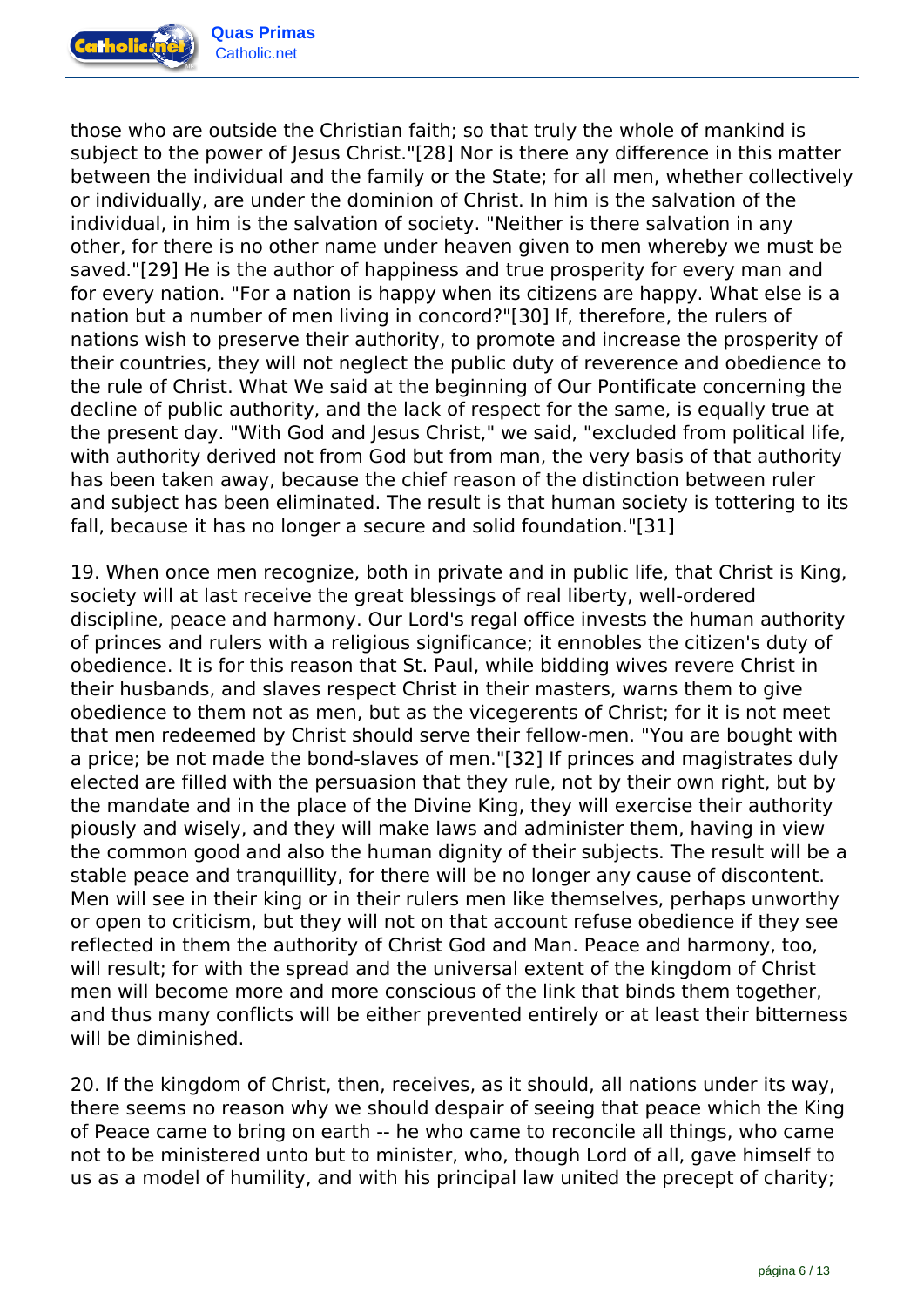

who said also: "My yoke is sweet and my burden light." Oh, what happiness would be Ours if all men, individuals, families, and nations, would but let themselves be governed by Christ! "Then at length," to use the words addressed by our predecessor, Pope Leo XIII, twenty-five years ago to the bishops of the Universal Church, "then at length will many evils be cured; then will the law regain its former authority; peace with all its blessings be restored. Men will sheathe their swords and lay down their arms when all freely acknowledge and obey the authority of Christ, and every tongue confesses that the Lord Jesus Christ is in the glory of God the Father."[33]

21. That these blessings may be abundant and lasting in Christian society, it is necessary that the kingship of our Savior should be as widely as possible recognized and understood, and to the end nothing would serve better than the institution of a special feast in honor of the Kingship of Christ. For people are instructed in the truths of faith, and brought to appreciate the inner joys of religion far more effectually by the annual celebration of our sacred mysteries than by any official pronouncement of the teaching of the Church. Such pronouncements usually reach only a few and the more learned among the faithful; feasts reach them all; the former speak but once, the latter speak every year -- in fact, forever. The church's teaching affects the mind primarily; her feasts affect both mind and heart, and have a salutary effect upon the whole of man's nature. Man is composed of body and soul, and he needs these external festivities so that the sacred rites, in all their beauty and variety, may stimulate him to drink more deeply of the fountain of God's teaching, that he may make it a part of himself, and use it with profit for his spiritual life.

22. History, in fact, tells us that in the course of ages these festivals have been instituted one after another according as the needs or the advantage of the people of Christ seemed to demand: as when they needed strength to face a common danger, when they were attacked by insidious heresies, when they needed to be urged to the pious consideration of some mystery of faith or of some divine blessing. Thus in the earliest days of the Christian era, when the people of Christ were suffering cruel persecution, the cult of the martyrs was begun in order, says St. Augustine, "that the feasts of the martyrs might incite men to martyrdom."[34] The liturgical honors paid to confessors, virgins and widows produced wonderful results in an increased zest for virtue, necessary even in times of peace. But more fruitful still were the feasts instituted in honor of the Blessed Virgin. As a result of these men grew not only in their devotion to the Mother of God as an ever-present advocate, but also in their love of her as a mother bequeathed to them by their Redeemer. Not least among the blessings which have resulted from the public and legitimate honor paid to the Blessed Virgin and the saints is the perfect and perpetual immunity of the Church from error and heresy. We may well admire in this the admirable wisdom of the Providence of God, who, ever bringing good out of evil, has from time to time suffered the faith and piety of men to grow weak, and allowed Catholic truth to be attacked by false doctrines, but always with the result that truth has afterwards shone out with greater splendor, and that men's faith,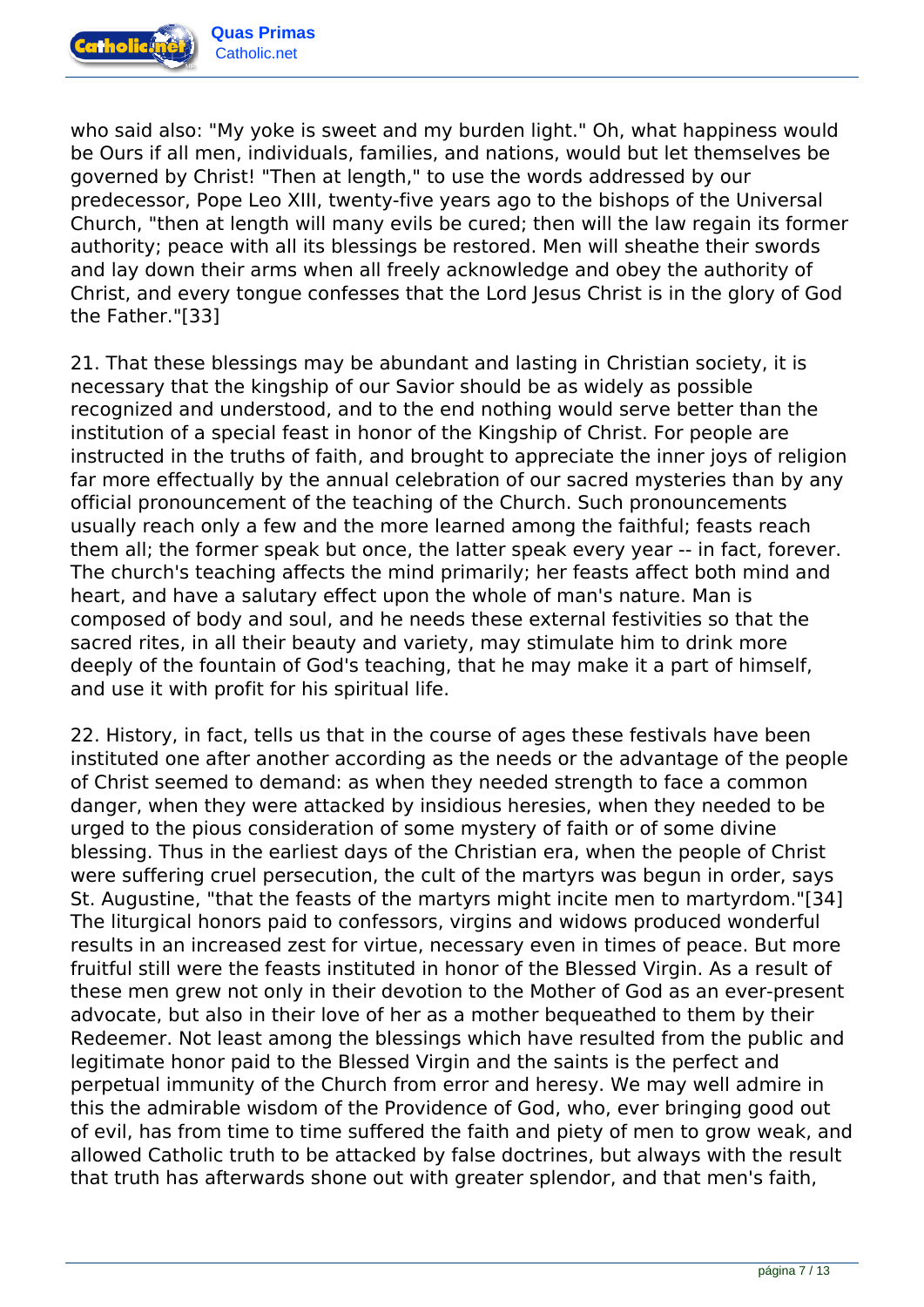

aroused from its lethargy, has shown itself more vigorous than before.

23. The festivals that have been introduced into the liturgy in more recent years have had a similar origin, and have been attended with similar results. When reverence and devotion to the Blessed Sacrament had grown cold, the feast of Corpus Christi was instituted, so that by means of solemn processions and prayer of eight days' duration, men might be brought once more to render public homage to Christ. So, too, the feast of the Sacred Heart of Jesus was instituted at a time when men were oppressed by the sad and gloomy severity of Jansenism, which had made their hearts grow cold, and shut them out from the love of God and the hope of salvation.

24. If We ordain that the whole Catholic world shall revere Christ as King, We shall minister to the need of the present day, and at the same time provide an excellent remedy for the plague which now infects society. We refer to the plague of anticlericalism, its errors and impious activities. This evil spirit, as you are well aware, Venerable Brethren, has not come into being in one day; it has long lurked beneath the surface. The empire of Christ over all nations was rejected. The right which the Church has from Christ himself, to teach mankind, to make laws, to govern peoples in all that pertains to their eternal salvation, that right was denied. Then gradually the religion of Christ came to be likened to false religions and to be placed ignominiously on the same level with them. It was then put under the power of the state and tolerated more or less at the whim of princes and rulers. Some men went even further, and wished to set up in the place of God's religion a natural religion consisting in some instinctive affection of the heart. There were even some nations who thought they could dispense with God, and that their religion should consist in impiety and the neglect of God. The rebellion of individuals and states against the authority of Christ has produced deplorable consequences. We lamented these in the Encyclical Ubi arcano; we lament them today: the seeds of discord sown far and wide; those bitter enmities and rivalries between nations, which still hinder so much the cause of peace; that insatiable greed which is so often hidden under a pretense of public spirit and patriotism, and gives rise to so many private quarrels; a blind and immoderate selfishness, making men seek nothing but their own comfort and advantage, and measure everything by these; no peace in the home, because men have forgotten or neglect their duty; the unity and stability of the family undermined; society in a word, shaken to its foundations and on the way to ruin. We firmly hope, however, that the feast of the Kingship of Christ, which in future will be yearly observed, may hasten the return of society to our loving Savior. It would

be the duty of Catholics to do all they can to bring about this happy result. Many of these, however, have neither the station in society nor the authority which should belong to those who bear the torch of truth. This state of things may perhaps be attributed to a certain slowness and timidity in good people, who are reluctant to engage in conflict or oppose but a weak resistance; thus the enemies of the Church become bolder in their attacks. But if the faithful were generally to understand that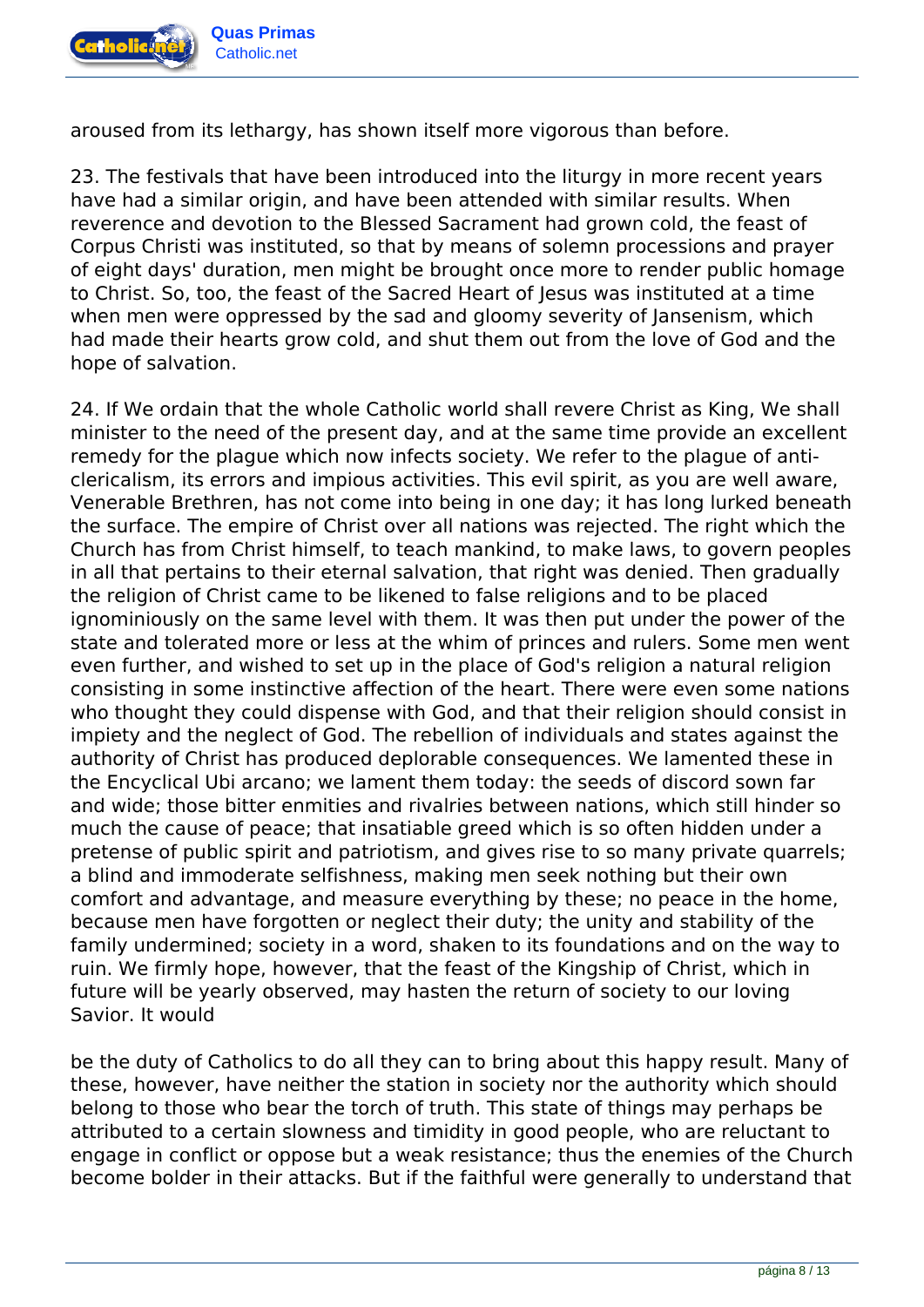

it behooves them ever to fight courageously under the banner of Christ their King, then, fired with apostolic zeal, they would strive to win over to their Lord those hearts that are bitter and estranged from him, and would valiantly defend his rights.

25. Moreover, the annual and universal celebration of the feast of the Kingship of Christ will draw attention to the evils which anticlericalism has brought upon society in drawing men away from Christ, and will also do much to remedy them. While nations insult the beloved name of our Redeemer by suppressing all mention of it in their conferences and parliaments, we must all the more loudly proclaim his kingly dignity and power, all the more universally affirm his rights.

26. The way has been happily and providentially prepared for the celebration of this feast ever since the end of the last century. It is well known that this cult has been the subject of learned disquisitions in many books published in every part of the world, written in many different languages. The kingship and empire of Christ have been recognized in the pious custom, practiced by many families, of dedicating themselves to the Sacred Heart of Jesus; not only families have performed this act of dedication, but nations, too, and kingdoms. In fact, the whole of the human race was at the instance of Pope Leo XIII, in the Holy Year 1900, consecrated to the Divine Heart. It should be remarked also that much has been done for the recognition of Christ's authority over society by the frequent Eucharistic Congresses which are held in our age. These give an opportunity to the people of each diocese, district or nation, and to the whole world of coming together to venerate and adore Christ the King hidden under the Sacramental species. Thus by sermons preached at meetings and in churches, by public adoration of the Blessed Sacrament exposed and by solemn processions, men unite in paying homage to Christ, whom God has given them for their King. It is by a divine inspiration that the people of Christ bring forth Jesus from his silent hidingplace in the church, and carry him in triumph through the streets of the city, so that he whom men refused to receive when he came unto his own, may now receive in full his kingly rights.

27. For the fulfillment of the plan of which We have spoken, the Holy Year, which is now speeding to its close, offers the best possible opportunity. For during this year the God of mercy has raised the minds and hearts of the faithful to the consideration of heavenly blessings which are above all understanding, has either restored them once more to his grace, or inciting them anew to strive for higher gifts, has set their feet more firmly in the path of righteousness. Whether, therefore, We consider the many prayers that have been addressed to Us, or look to the events of the Jubilee Year, just past, We have every reason to think that the desired moment has at length arrived for enjoining that Christ be venerated by a special feast as King of all mankind. In this year, as We said at the beginning of this Letter, the Divine King, truly wonderful in all his works, has been gloriously magnified, for another company of his soldiers has been added to the list of saints. In this year men have looked upon strange things and strange labors, from which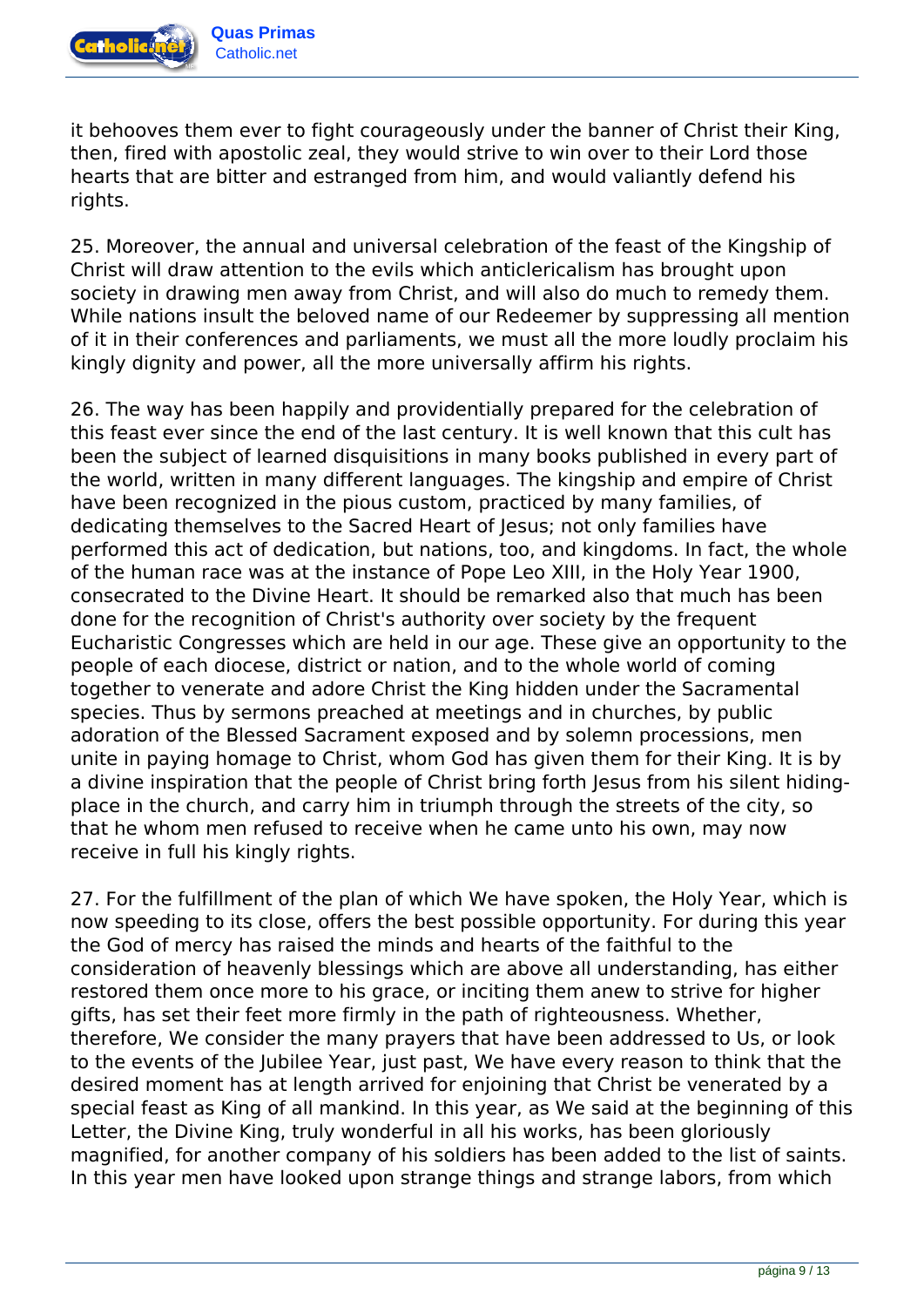

they have understood and admired the victories won by missionaries in the work of spreading his kingdom. In this year, by solemnly celebrating the centenary of the Council of Nicaea. We have commemorated the definition of the divinity of the word Incarnate, the foundation of Christ's empire over all men.

28. Therefore by Our Apostolic Authority We institute the Feast of the Kingship of Our Lord Jesus Christ to be observed yearly throughout the whole world on the last Sunday of the month of October -- the Sunday, that is, which immediately precedes the Feast of All Saints. We further ordain that the dedication of mankind to the Sacred Heart of Jesus, which Our predecessor of saintly memory, Pope Pius X, commanded to be renewed yearly, be made annually on that day. This year, however, We desire that it be observed on the thirty-first day of the month on which day We Ourselves shall celebrate pontifically in honor of the kingship of Christ, and shall command that the same dedication be performed in Our presence. It seems to Us that We cannot in a more fitting manner close this Holy Year, nor better signify Our gratitude and that of the whole of the Catholic world to Christ the immortal King of ages, for the blessings showered upon Us, upon the Church, and upon the Catholic world during this holy period.

29. It is not necessary, Venerable Brethren, that We should explain to you at any length why We have decreed that this feast of the Kingship of Christ should be observed in addition to those other feasts in which his kingly dignity is already signified and celebrated. It will suffice to remark that although in all the feasts of our Lord the material object of worship is Christ, nevertheless their formal object is something quite distinct from his royal title and dignity. We have commanded its observance on a Sunday in order that not only the clergy may perform their duty by saying Mass and reciting the Office, but that the laity too, free from their daily tasks, may in a spirit of holy joy give ample testimony of their obedience and subjection to Christ. The last Sunday of October seemed the most convenient of all for this purpose, because it is at the end of the liturgical year, and thus the feast of the Kingship of Christ sets the crowning glory upon the mysteries of the life of Christ already commemorated during the year, and, before celebrating the triumph of all the Saints, we proclaim and extol the glory of him who triumphs in all the Saints and in all the Elect. Make it your duty and your task, Venerable Brethren, to see that sermons are preached to the people in every parish to teach them the meaning and the importance of this feast, that they may so order their lives as to be worthy of faithful and obedient subjects of the Divine King.

30. We would now, Venerable Brethren, in closing this letter, briefly enumerate the blessings which We hope and pray may accrue to the Church, to society, and to each one of the faithful, as a result of the public veneration of the Kingship of Christ.

31. When we pay honor to the princely dignity of Christ, men will doubtless be reminded that the Church, founded by Christ as a perfect society, has a natural and inalienable right to perfect freedom and immunity from the power of the state;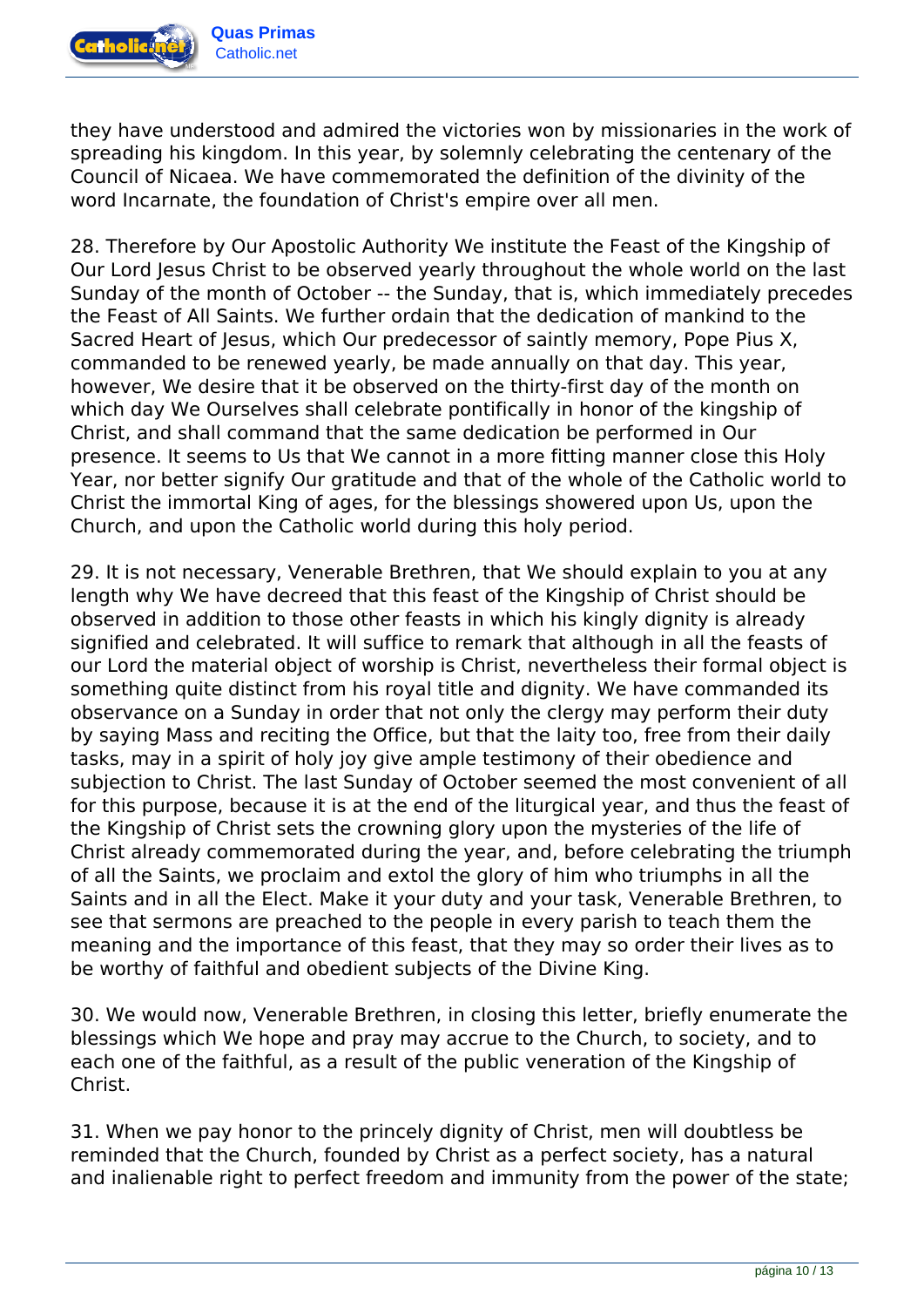

and that in fulfilling the task committed to her by God of teaching, ruling, and guiding to eternal bliss those who belong to the kingdom of Christ, she cannot be subject to any external power. The State is bound to extend similar freedom to the orders and communities of religious of either sex, who give most valuable help to the Bishops of the Church by laboring for the extension and the establishment of the kingdom of Christ. By their sacred vows they fight against the threefold concupiscence of the world; by making profession of a more perfect life they render the holiness which her divine Founder willed should be a mark and characteristic of his Church more striking and more conspicuous in the eyes of all.

32. Nations will be reminded by the annual celebration of this feast that not only private individuals but also rulers and princes are bound to give public honor and obedience to Christ. It will call to their minds the thought of the last judgment, wherein Christ, who has been cast out of public life, despised, neglected and ignored, will most severely avenge these insults; for his kingly dignity demands that the State should take account of the commandments of God and of Christian principles, both in making laws and in administering justice, and also in providing for the young a sound moral education.

33. The faithful, moreover, by meditating upon these truths, will gain much strength and courage, enabling them to form their lives after the true Christian ideal. If to Christ our Lord is given all power in heaven and on earth; if all men, purchased by his precious blood, are by a new right subjected to his dominion; if this power embraces all men, it must be clear that not one of our faculties is exempt from his empire. He must reign in our minds, which should assent with perfect submission and firm belief to revealed truths and to the doctrines of Christ. He must reign in our wills, which should obey the laws and precepts of God. He must reign in our hearts, which should spurn natural desires and love God above all things, and cleave to him alone. He must reign in our bodies and in our members, which should serve as instruments for the interior sanctification of our souls, or to use the words of the Apostle Paul, as instruments of justice unto God.[35] If all these truths are presented to the faithful for their consideration, they will prove a powerful incentive to perfection. It is Our fervent desire, Venerable Brethren, that those who are without the fold may seek after and accept the sweet yoke of Christ, and that we, who by the mercy of God are of the household of the faith, may bear that yoke, not as a burden but with joy, with love, with devotion; that having lived our lives in accordance with the laws of God's kingdom, we may receive full measure of good fruit, and counted by Christ good and faithful servants, we may be rendered partakers of eternal bliss and glory with him in his heavenly kingdom.

34. Let this letter, Venerable Brethren, be a token to you of Our fatherly love as the Feast of the Nativity of Our Lord Jesus Christ draws near; and receive the Apostolic Benediction as a pledge of divine blessings, which with loving heart, We impart to you, Venerable Brethren, to your clergy, and to your people.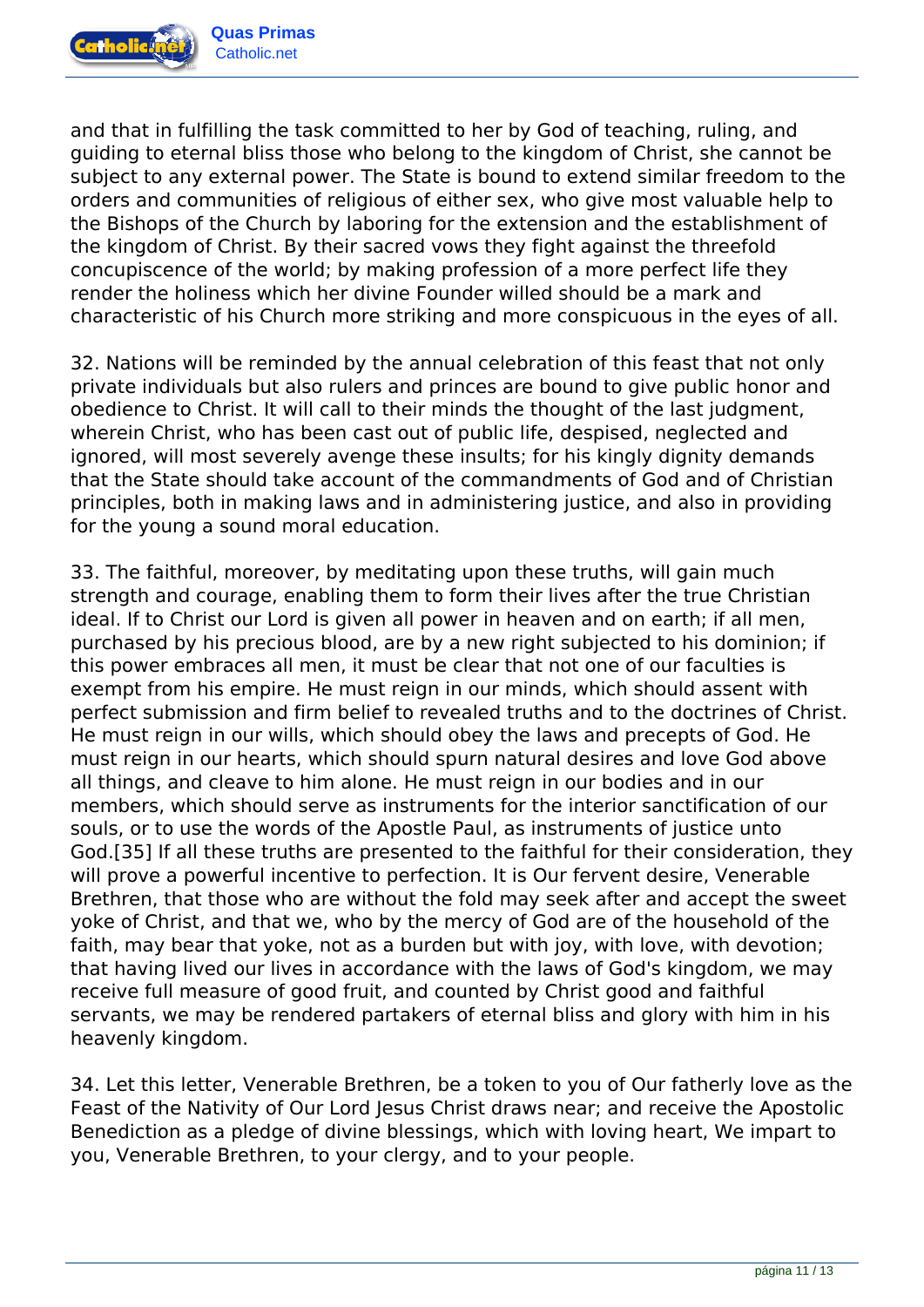

Given at St. Peter's Rome, on the eleventh day of the month of December, in the Holy Year 1925, the fourth of Our Pontificate.

## REFERENCES:

- · 1. Eph. iii, 19.
- · 2. Dan. vii, 13-14.
- · 3. Num. xxiv, 19.
- · 4. Ps. ii.
- · 5. Ps. xliv.
- · 6. Ps. Ixxi.
- · 7. Isa. ix, 6-7.
- · 8. Jer. xxiii, 5.
- · 9. Dan. ii, 44.
- · 10. Dan. vii, 13-14.
- · 11. Zach. ix, 9.
- · 12. Luc. i, 32-33.
- · 13. Matt. xxv, 31-40.
- · 14. Joan. xviii, 37.
- · 15. Matt. xxviii, 18.
- $\cdot$  16. Apoc. 1, 5.
- · 17. Apoc. xix, 16.
- · 18. Heb. 1, 2.
- · 19. Cf. 1 Cor. xv, 25.